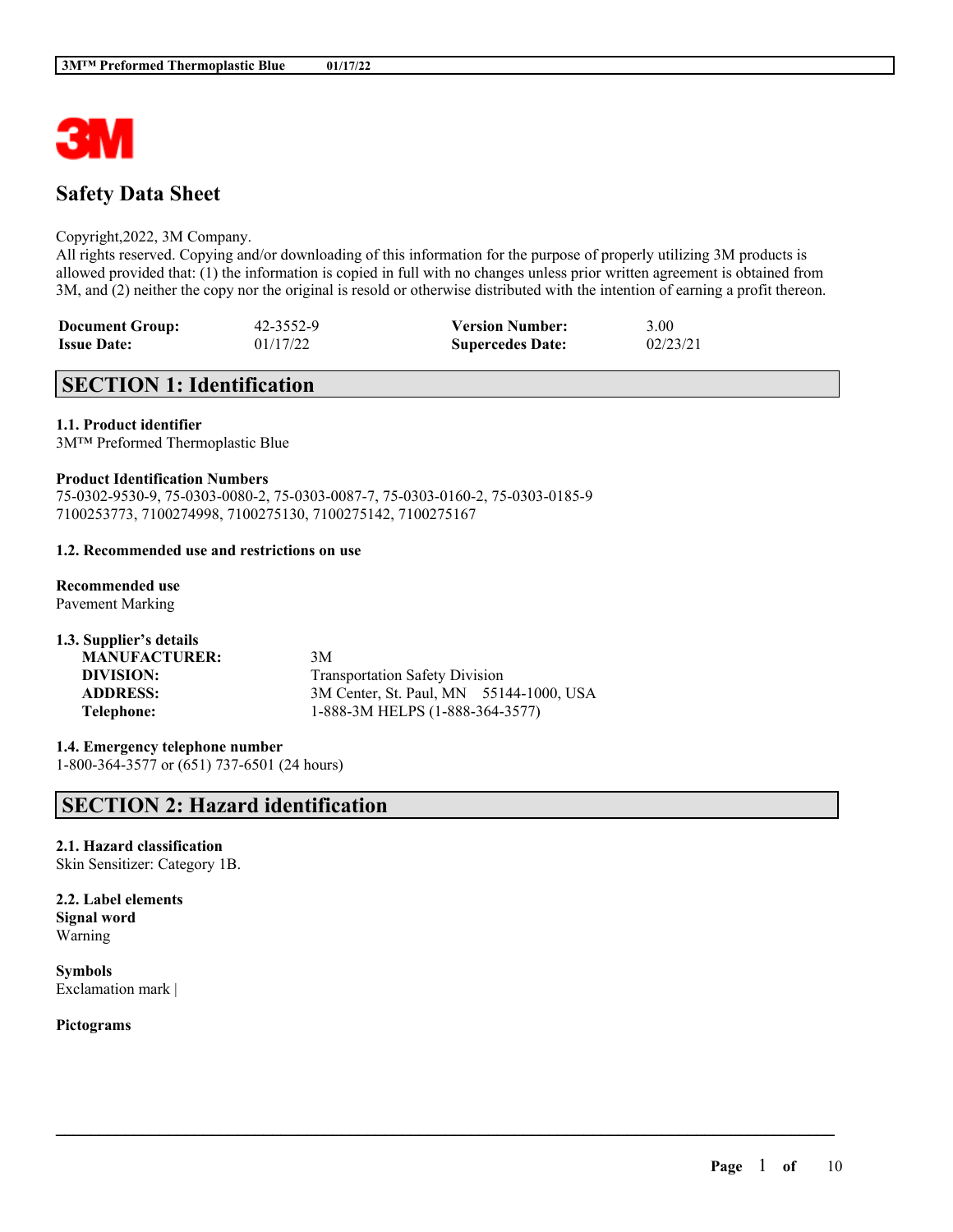

**Hazard Statements** May cause an allergic skin reaction.

#### **Precautionary Statements**

#### **Prevention:**

Avoid breathing dust/fume/gas/mist/vapors/spray. Wear protective gloves. Contaminated work clothing must not be allowed out of the workplace.

#### **Response:**

IF ON SKIN: Wash with plenty of soap and water. If skin irritation or rash occurs: Get medical advice/attention. Wash contaminated clothing before reuse.

#### **Disposal:**

Dispose of contents/container in accordance with applicable local/regional/national/international regulations.

#### **Supplemental Information:**

May cause thermal burns.

7% of the mixture consists of ingredients of unknown acute oral toxicity.

# **SECTION 3: Composition/information on ingredients**

| Ingredient                                                      | C.A.S. No.    | $\%$ by Wt                |
|-----------------------------------------------------------------|---------------|---------------------------|
| Limestone                                                       | 1317-65-3     | 40 - 70 Trade Secret *    |
| Glass beads                                                     | 65997-17-3    | 15 - 40 Trade Secret *    |
| Rosin, maleated, esters with glycerol                           | 68038-41-5    | 5 - 9 Trade Secret *      |
| Polyamide resin                                                 | Trade Secret* | 5 - 9 Trade Secret *      |
| Diisononyl phthalate                                            | 28553-12-0    | 1 - 5 Trade Secret *      |
| Polyethylene                                                    | 9002-88-4     | 1 - 5 Trade Secret *      |
| $\text{Bis}(2,2,6,6\text{-tetramethyl-4-piperidinyl})$ sebacate | 52829-07-9    | $\leq 0.6$ Trade Secret * |

\*The specific chemical identity and/or exact percentage (concentration) of this composition has been withheld as a trade secret.

# **SECTION 4: First aid measures**

#### **4.1. Description of first aid measures**

#### **Inhalation:**

Remove person to fresh air. If you feel unwell, get medical attention.

#### **Skin Contact:**

Immediately flush skin with large amounts of cold water for at least 15 minutes. DO NOT ATTEMPT TO REMOVE MOLTEN MATERIAL. Cover affected area with a clean dressing. Get immediate medical attention.

 $\mathcal{L}_\mathcal{L} = \mathcal{L}_\mathcal{L} = \mathcal{L}_\mathcal{L} = \mathcal{L}_\mathcal{L} = \mathcal{L}_\mathcal{L} = \mathcal{L}_\mathcal{L} = \mathcal{L}_\mathcal{L} = \mathcal{L}_\mathcal{L} = \mathcal{L}_\mathcal{L} = \mathcal{L}_\mathcal{L} = \mathcal{L}_\mathcal{L} = \mathcal{L}_\mathcal{L} = \mathcal{L}_\mathcal{L} = \mathcal{L}_\mathcal{L} = \mathcal{L}_\mathcal{L} = \mathcal{L}_\mathcal{L} = \mathcal{L}_\mathcal{L}$ 

#### **Eye Contact:**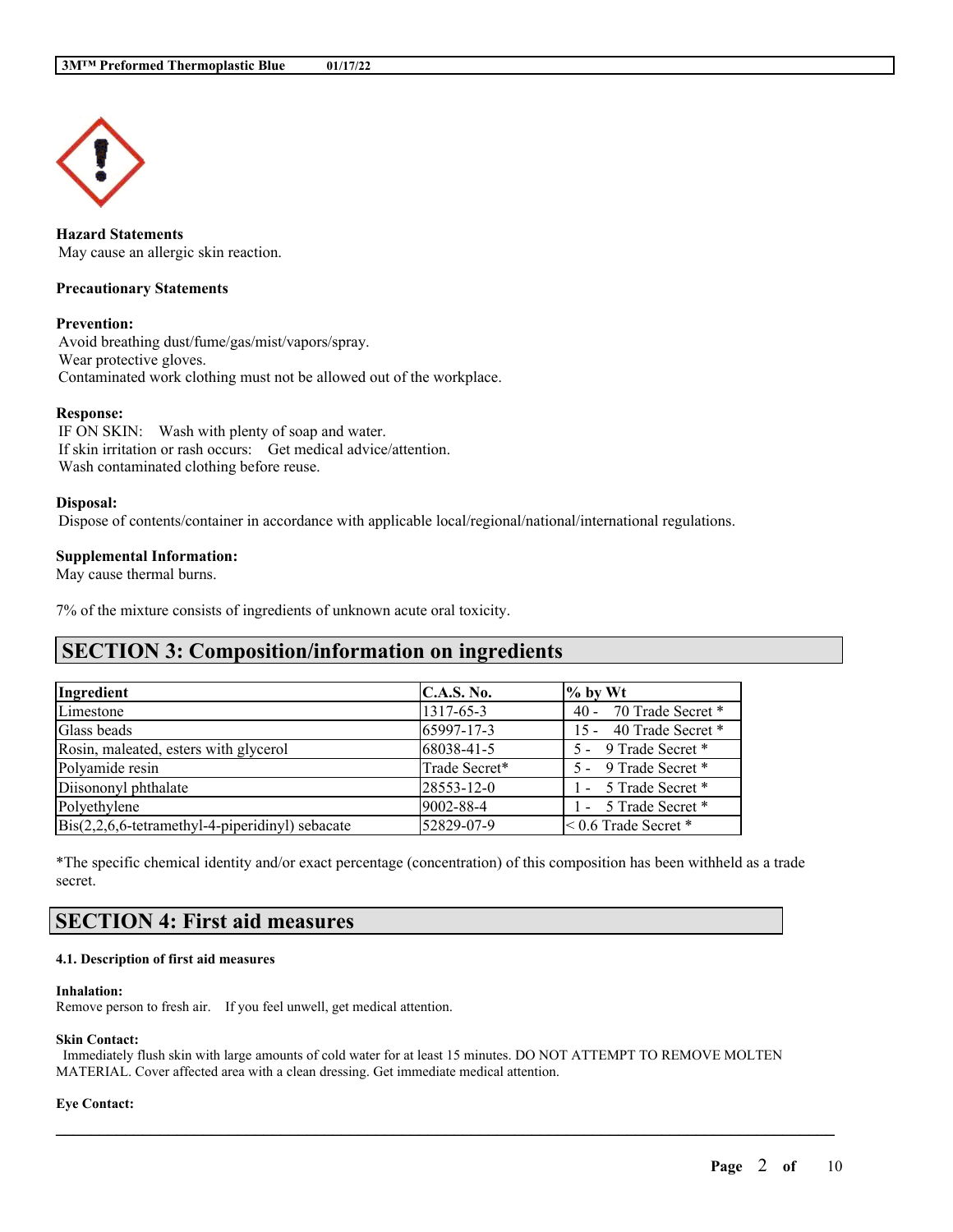Immediately flush eyes with large amounts of water for at least 15 minutes. DO NOT ATTEMPT TO REMOVE MOLTEN MATERIAL. Get immediate medical attention.

#### **If Swallowed:**

Rinse mouth. If you feel unwell, get medical attention.

#### **4.2. Most important symptoms and effects, both acute and delayed**

Allergic skin reaction (redness, swelling, blistering, and itching).

# **4.3. Indication of any immediate medical attention and special treatment required**

Not applicable.

# **SECTION 5: Fire-fighting measures**

#### **5.1. Suitable extinguishing media**

In case of fire: Use a fire fighting agent suitable for ordinary combustible material such as water or foam to extinguish.

#### **5.2. Special hazards arising from the substance or mixture**

None inherent in this product.

#### **5.3. Special protective actions for fire-fighters**

Wear full protective clothing, including helmet, self-contained, positive pressure or pressure demand breathing apparatus, bunker coat and pants, bands around arms, waist and legs, face mask, and protective covering for exposed areas of the head.

# **SECTION 6: Accidental release measures**

#### **6.1. Personal precautions, protective equipment and emergency procedures**

Evacuate area. Ventilate the area with fresh air. For large spill, or spills in confined spaces, provide mechanical ventilation to disperse or exhaust vapors, in accordance with good industrial hygiene practice. Refer to other sections of this SDS for information regarding physical and health hazards, respiratory protection, ventilation, and personal protective equipment.

#### **6.2. Environmental precautions**

Avoid release to the environment.

#### **6.3. Methods and material for containment and cleaning up**

Collect as much of the spilled material as possible. Place in a closed container approved for transportation by appropriate authorities. Clean up residue. Seal the container. Dispose of collected material as soon as possible in accordance with applicable local/regional/national/international regulations.

# **SECTION 7: Handling and storage**

#### **7.1. Precautions for safe handling**

For industrial/occupational use only. Not for consumer sale or use. Avoid breathing dust/fume/gas/mist/vapors/spray. Do not get in eyes, on skin, or on clothing. Do not eat, drink or smoke when using this product. Wash thoroughly after handling. Contaminated work clothing should not be allowed out of the workplace. Avoid release to the environment. Wash contaminated clothing before reuse.

 $\mathcal{L}_\mathcal{L} = \mathcal{L}_\mathcal{L} = \mathcal{L}_\mathcal{L} = \mathcal{L}_\mathcal{L} = \mathcal{L}_\mathcal{L} = \mathcal{L}_\mathcal{L} = \mathcal{L}_\mathcal{L} = \mathcal{L}_\mathcal{L} = \mathcal{L}_\mathcal{L} = \mathcal{L}_\mathcal{L} = \mathcal{L}_\mathcal{L} = \mathcal{L}_\mathcal{L} = \mathcal{L}_\mathcal{L} = \mathcal{L}_\mathcal{L} = \mathcal{L}_\mathcal{L} = \mathcal{L}_\mathcal{L} = \mathcal{L}_\mathcal{L}$ 

## **7.2. Conditions for safe storage including any incompatibilities**

No special storage requirements.

# **SECTION 8: Exposure controls/personal protection**

## **8.1. Control parameters**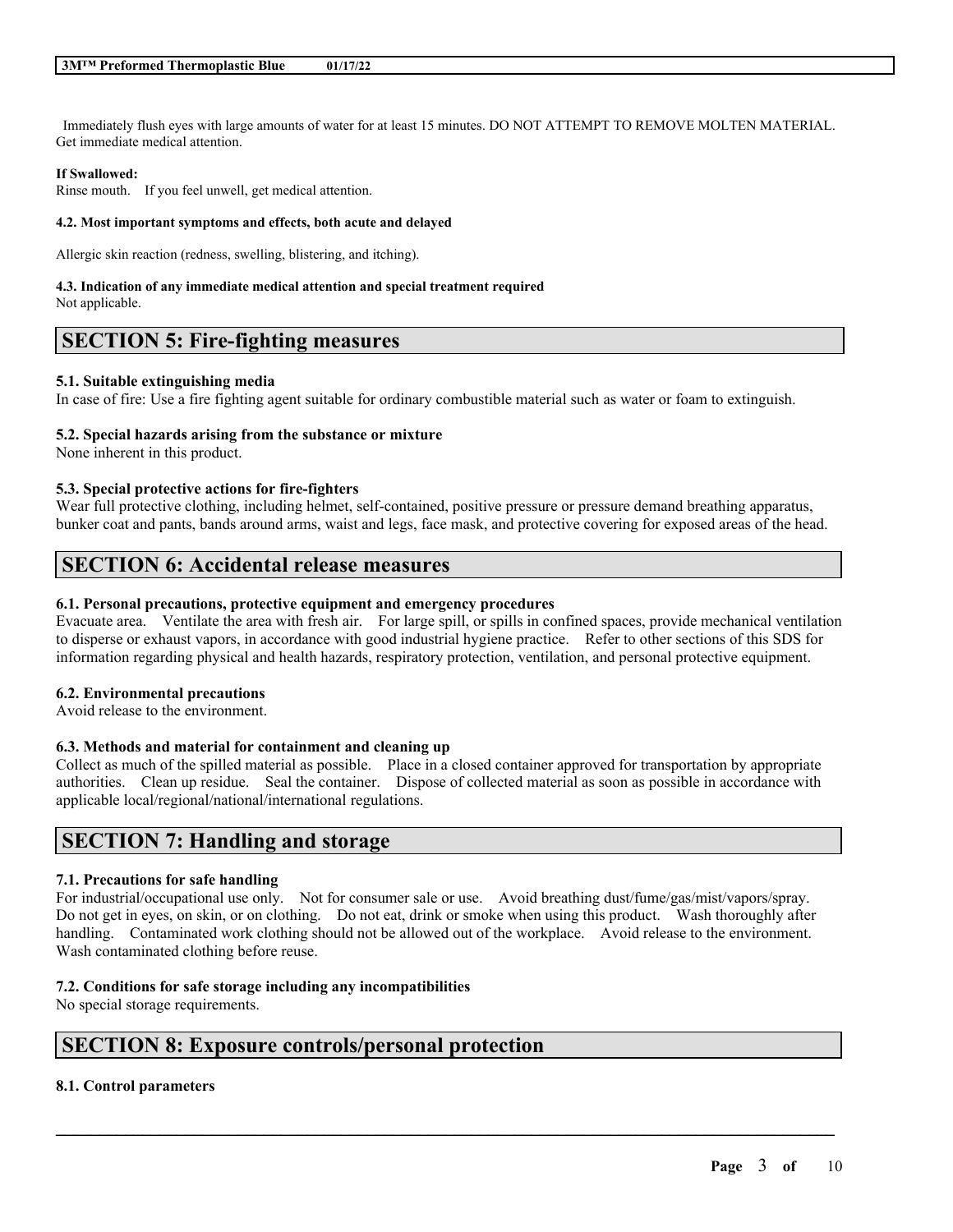## **Occupational exposure limits**

If a component is disclosed in section 3 but does not appear in the table below, an occupational exposure limit is not available for the component.

| Ingredient              | <b>C.A.S. No.</b> | <b>Agency</b>              | Limit type                                                                                                                                                                                                         | <b>Additional Comments</b>     |
|-------------------------|-------------------|----------------------------|--------------------------------------------------------------------------------------------------------------------------------------------------------------------------------------------------------------------|--------------------------------|
| CAS NO SEQ117922        | 1317-65-3         | <b>ACGIH</b>               | TWA(respirable particles):3<br>mg/m3                                                                                                                                                                               |                                |
| Limestone               | 1317-65-3         | <b>OSHA</b>                | TWA(as total dust):15<br>mg/m3;TWA(respirable<br>fraction): $5 \text{ mg/m}$ 3                                                                                                                                     |                                |
| <b>CERAMIC FIBERS</b>   | 65997-17-3        | <b>ACGIH</b>               | TWA(as fiber):0.2 fiber/cc                                                                                                                                                                                         | A2: Suspected human<br>carcin. |
| Glass beads             | 65997-17-3        | Manufacturer<br>determined | TWA(as non-fibrous,<br>respirable) $(8 \text{ hours})$ :3<br>$mg/m3$ ; TWA(as non-fibrous,<br>inhalable fraction)(8 hours):10<br>mg/m3                                                                             |                                |
| <b>CAS NO SEQ117922</b> | 9002-88-4         | <b>ACGIH</b>               | TWA(respirable particles):3<br>mg/m3                                                                                                                                                                               |                                |
| DUST, INERT OR NUISANCE | 9002-88-4         | <b>OSHA</b>                | TWA(as total dust):15<br>mg/m3;TWA(as total dust):50<br>millions of particles/cu. ft.(15<br>mg/m3);TWA(respirable<br>fraction):5<br>mg/m3;TWA(respirable<br>fraction):15 millions of<br>particles/cu. ft.(5 mg/m3) |                                |

ACGIH : American Conference of Governmental Industrial Hygienists

AIHA : American Industrial Hygiene Association

CMRG : Chemical Manufacturer's Recommended Guidelines

OSHA : United States Department of Labor - Occupational Safety and Health Administration

TWA: Time-Weighted-Average

STEL: Short Term Exposure Limit

CEIL: Ceiling

#### **8.2. Exposure controls**

#### **8.2.1. Engineering controls**

Use general dilution ventilation and/or local exhaust ventilation to control airborne exposures to below relevant Exposure Limits and/or control dust/fume/gas/mist/vapors/spray. If ventilation is not adequate, use respiratory protection equipment.

## **8.2.2. Personal protective equipment (PPE)**

#### **Eye/face protection**

Select and use eye/face protection to prevent contact based on the results of an exposure assessment. The following eye/face protection(s) are recommended: Full Face Shield Indirect Vented Goggles

#### **Skin/hand protection**

Select and use gloves and/or protective clothing approved to relevant local standards to prevent skin contact based on the results of an exposure assessment. Selection should be based on use factors such as exposure levels, concentration of the substance or mixture, frequency and duration, physical challenges such as temperature extremes, and other use conditions. Consult with your glove and/or protective clothing manufacturer for selection of appropriate compatible gloves/protective clothing. Note: Nitrile gloves may be worn over polymer laminate gloves to improve dexterity. Gloves made from the following material(s) are recommended: Polymer laminate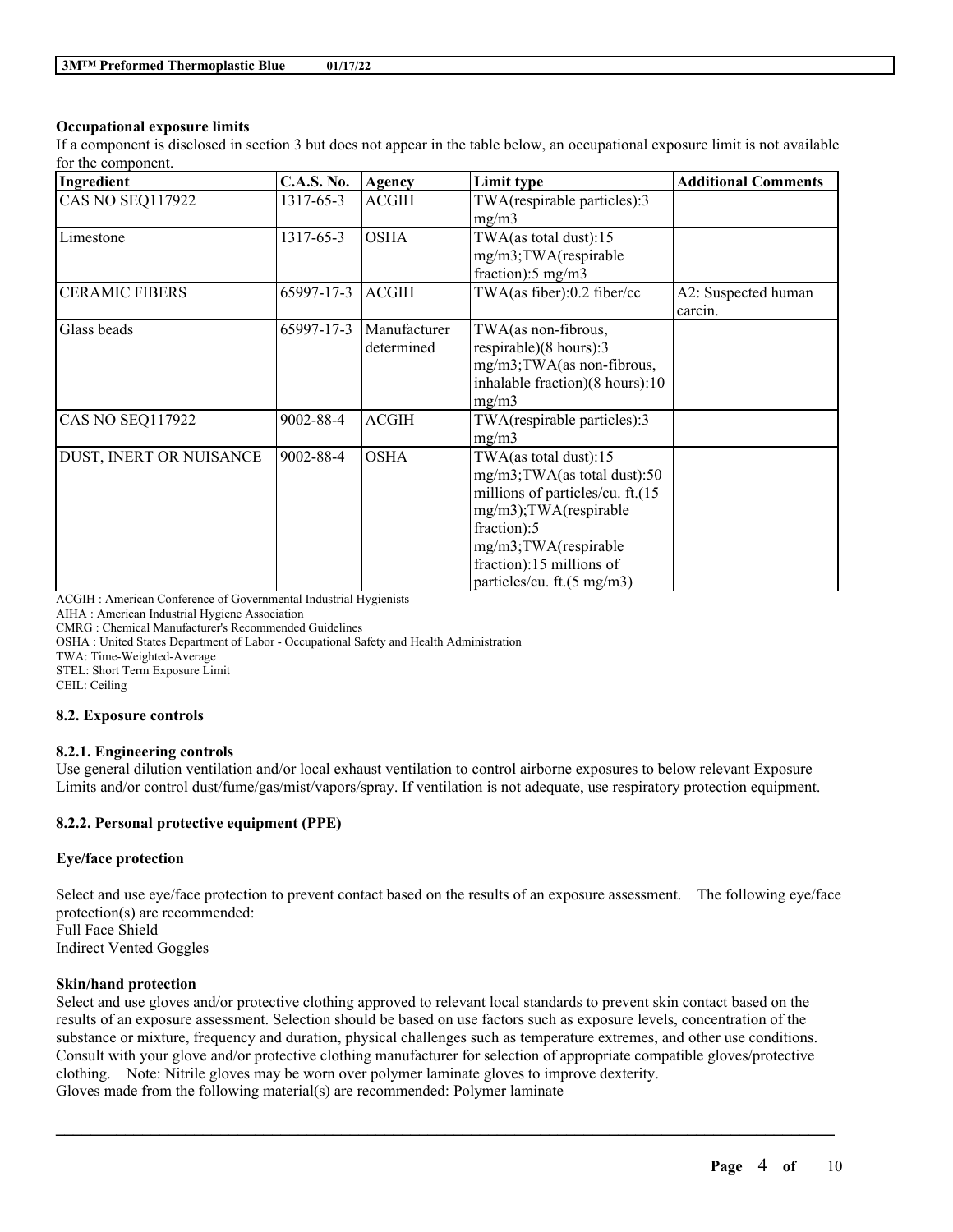If this product is used in a manner that presents a higher potential for exposure (eg. spraying, high splash potential etc.), then use of protective coveralls may be necessary. Select and use body protection to prevent contact based on the results of an exposure assessment. The following protective clothing material(s) are recommended: Apron - polymer laminate

## **Respiratory protection**

An exposure assessment may be needed to decide if a respirator is required. If a respirator is needed, use respirators as part of a full respiratory protection program. Based on the results of the exposure assessment, select from the following respirator type(s) to reduce inhalation exposure:

Half facepiece or full facepiece air-purifying respirator suitable for organic vapors and particulates

For questions about suitability for a specific application, consult with your respirator manufacturer.

#### **Thermal hazards**

Wear heat insulating gloves, indirect vented goggles, and a full face shield when handling hot material to prevent thermal burns.

# **SECTION 9: Physical and chemical properties**

#### **9.1. Information on basic physical and chemical properties**

| Appearance                                |                                  |
|-------------------------------------------|----------------------------------|
| <b>Physical state</b>                     | Solid                            |
| Color                                     | Milky Blue                       |
| <b>Specific Physical Form:</b>            | Thermoplastic                    |
| Odor                                      | No Data Available                |
| <b>Odor threshold</b>                     | No Data Available                |
| рH                                        | No Data Available                |
| <b>Melting point</b>                      | $280$ °F                         |
| <b>Boiling Point</b>                      | No Data Available                |
| <b>Flash Point</b>                        | 520 °F [Test Method: Closed Cup] |
| <b>Evaporation rate</b>                   | $\theta$                         |
| <b>Flammability (solid, gas)</b>          | Not Classified                   |
| <b>Flammable Limits(LEL)</b>              | No Data Available                |
| <b>Flammable Limits(UEL)</b>              | No Data Available                |
| <b>Vapor Pressure</b>                     | No Data Available                |
| <b>Vapor Density</b>                      | No Data Available                |
| <b>Density</b>                            | $2.0$ g/ml                       |
| <b>Specific Gravity</b>                   | 2.0 [Ref Std:WATER=1]            |
| <b>Solubility in Water</b>                | No Data Available                |
| Solubility- non-water                     | No Data Available                |
| Partition coefficient: n-octanol/water    | No Data Available                |
| <b>Autoignition temperature</b>           | No Data Available                |
| <b>Decomposition temperature</b>          | No Data Available                |
| <b>Viscosity</b>                          | No Data Available                |
| <b>Volatile Organic Compounds</b>         | No Data Available                |
| <b>Percent volatile</b>                   | No Data Available                |
| <b>VOC Less H2O &amp; Exempt Solvents</b> | No Data Available                |
|                                           |                                  |

 $\mathcal{L}_\mathcal{L} = \mathcal{L}_\mathcal{L} = \mathcal{L}_\mathcal{L} = \mathcal{L}_\mathcal{L} = \mathcal{L}_\mathcal{L} = \mathcal{L}_\mathcal{L} = \mathcal{L}_\mathcal{L} = \mathcal{L}_\mathcal{L} = \mathcal{L}_\mathcal{L} = \mathcal{L}_\mathcal{L} = \mathcal{L}_\mathcal{L} = \mathcal{L}_\mathcal{L} = \mathcal{L}_\mathcal{L} = \mathcal{L}_\mathcal{L} = \mathcal{L}_\mathcal{L} = \mathcal{L}_\mathcal{L} = \mathcal{L}_\mathcal{L}$ 

# **SECTION 10: Stability and reactivity**

## **10.1. Reactivity**

This material is considered to be non reactive under normal use conditions.

## **10.2. Chemical stability**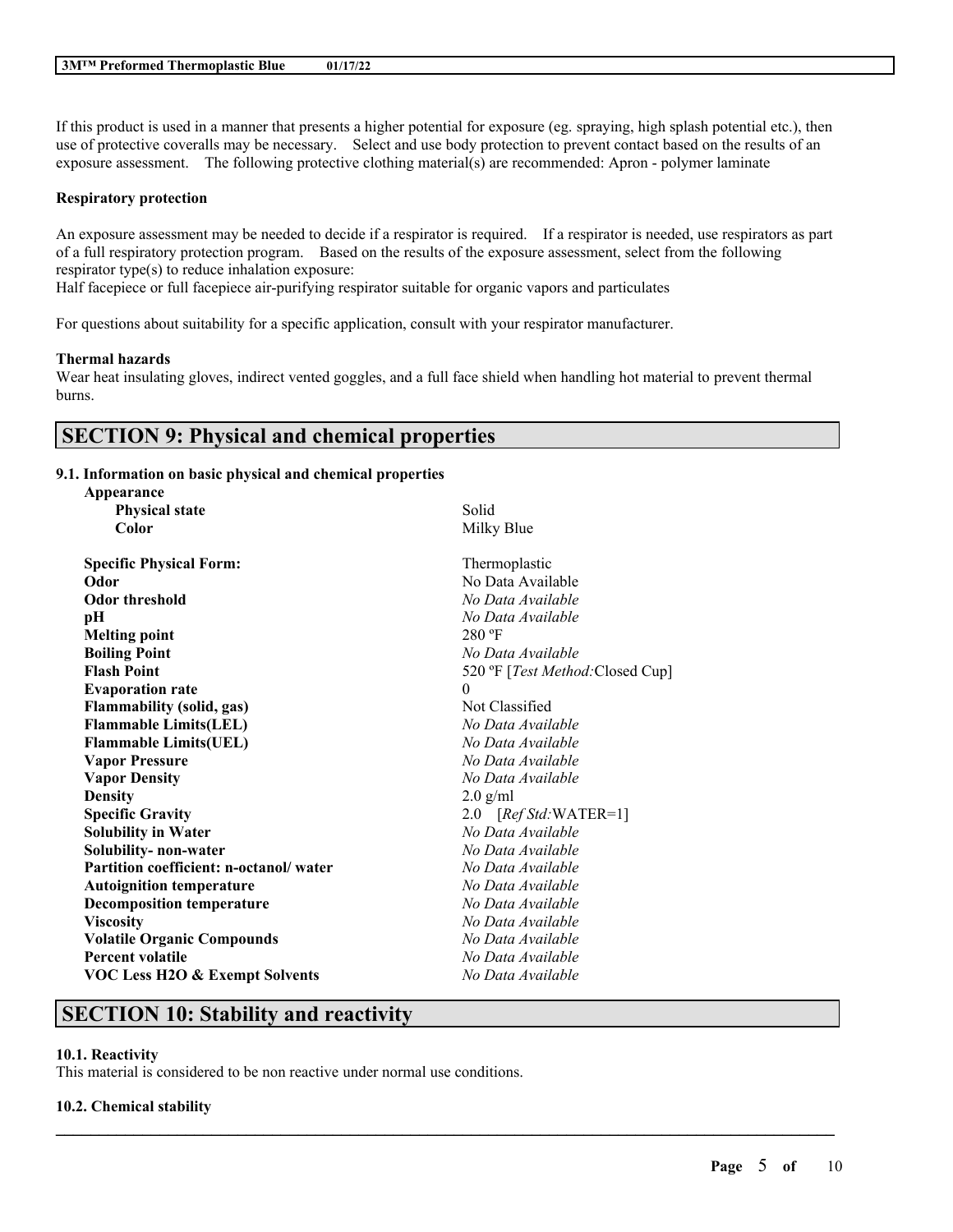Stable.

# **10.3. Possibility of hazardous reactions**

Hazardous polymerization will not occur.

**10.4. Conditions to avoid** None known.

#### **10.5. Incompatible materials** None known.

## **10.6. Hazardous decomposition products**

**Substance Condition**

None known.

# **SECTION 11: Toxicological information**

The information below may not be consistent with the material classification in Section 2 if specific ingredient **classifications are mandated by a competent authority. In addition, toxicological data on ingredients may not be** reflected in the material classification and/or the signs and symptoms of exposure, because an ingredient may be present below the threshold for labeling, an ingredient may not be available for exposure, or the data may not be **relevant to the material as a whole.**

**11.1. Information on Toxicological effects**

**Signs and Symptoms of Exposure**

## Based on test data and/or information on the components, this material may produce the following health effects:

## **Inhalation:**

Respiratory Tract Irritation: Signs/symptoms may include cough, sneezing, nasal discharge, headache, hoarseness, and nose and throat pain.

## **Skin Contact:**

During heating: Thermal Burns: Signs/symptoms may include intense pain, redness and swelling, and tissue destruction. Allergic Skin Reaction (non-photo induced): Signs/symptoms may include redness, swelling, blistering, and itching.

## **Eye Contact:**

During heating: Thermal Burns: Signs/symptoms may include severe pain, redness and swelling, and tissue destruction.

## **Ingestion:**

Gastrointestinal Irritation: Signs/symptoms may include abdominal pain, stomach upset, nausea, vomiting and diarrhea.

## **Carcinogenicity:**

| Ingredient                                   | $\mathcal{L}$ AS <sup>N</sup><br>No. | Class.<br>, Description          | Regulation                                       |
|----------------------------------------------|--------------------------------------|----------------------------------|--------------------------------------------------|
| ' FIBERS (RESPIRABLE SIZE)<br><b>CERAMIC</b> | 65997-17-3                           | Anticipated human carcinogen     | National<br>TOXICOLOGY<br>' Program Carcinogens  |
| FRACTORY CERAMIC FIBRES<br><b>IREF</b>       | 65997-17-3                           | 2B: Possible human carc.<br>Grp. | . International<br>Agency for Research on Cancer |

## **Toxicological Data**

If a component is disclosed in section 3 but does not appear in a table below, either no data are available for that endpoint or the data are not sufficient for classification.

## **Acute Toxicity**

| <b>Name</b> | Route | $\sim$<br>necies | $\mathbf{v}$<br>Value |
|-------------|-------|------------------|-----------------------|
|             |       |                  |                       |
|             |       |                  |                       |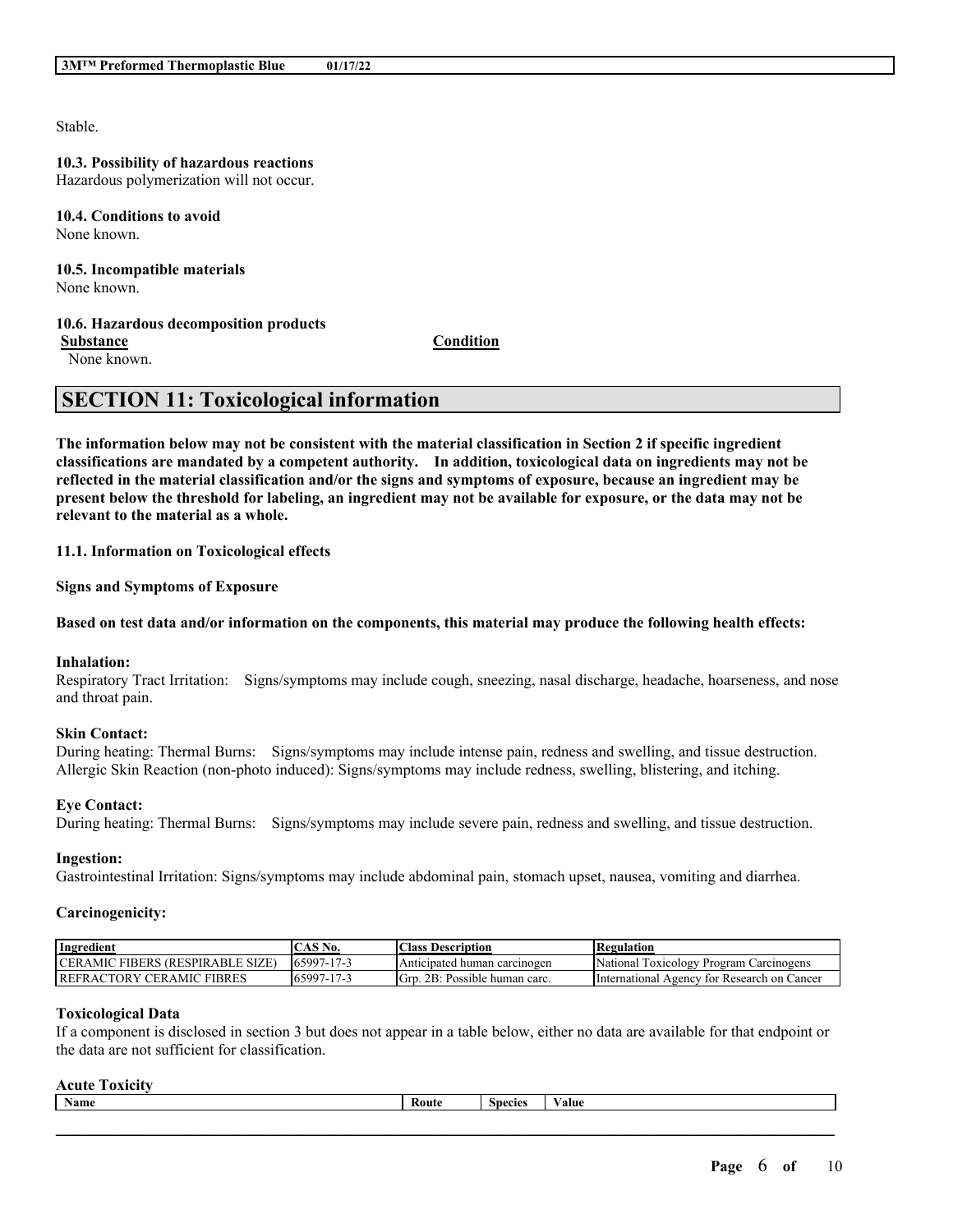| Overall product                                           | Ingestion   |           | No data available; calculated $ATE > 5,000$ mg/kg |
|-----------------------------------------------------------|-------------|-----------|---------------------------------------------------|
| Limestone                                                 | Dermal      | Rat       | $LD50 > 2,000$ mg/kg                              |
| Limestone                                                 | Inhalation- | Rat       | $LC50$ 3 mg/l                                     |
|                                                           | Dust/Mist   |           |                                                   |
|                                                           | (4 hours)   |           |                                                   |
| Limestone                                                 | Ingestion   | Rat       | $6,450$ mg/kg<br>LD50                             |
| Glass beads                                               | Dermal      |           | LD50 estimated to be $> 5,000$ mg/kg              |
| Glass beads                                               | Ingestion   |           | LD50 estimated to be $2,000 - 5,000$ mg/kg        |
| Rosin, maleated, esters with glycerol                     | Dermal      | Professio | LD50 estimated to be $> 5,000$ mg/kg              |
|                                                           |             | nal       |                                                   |
|                                                           |             | judgeme   |                                                   |
|                                                           |             | nt        |                                                   |
| Rosin, maleated, esters with glycerol                     | Ingestion   | Rat       | $LD50 > 5,000$ mg/kg                              |
| Polyethylene                                              | Dermal      |           | LD50 estimated to be $> 5,000$ mg/kg              |
| Polyethylene                                              | Ingestion   | Rat       | $LD50 > 2,000$ mg/kg                              |
| Diisononyl phthalate                                      | Dermal      | Rabbit    | $LD50 > 3,160$ mg/kg                              |
| Diisononyl phthalate                                      | Inhalation- | Rat       | $LC50 > 1.7$ mg/l                                 |
|                                                           | Dust/Mist   |           |                                                   |
|                                                           | (4 hours)   |           |                                                   |
| Diisononyl phthalate                                      | Ingestion   | Rat       | $LD50 > 10,000$ mg/kg                             |
| $Dis(2,2,6,6-tetramethyl-4-piperidinyl)$ sebacate         | Dermal      | Rat       | $LD50 > 3,170$ mg/kg                              |
| $Dis(2,2,6,6-tetramethyl-4-piperidinyl)$ sebacate         | Inhalation- | Rat       | $LC50$ 0.5 mg/l                                   |
|                                                           | Dust/Mist   |           |                                                   |
|                                                           | (4 hours)   |           |                                                   |
| $\text{Bis}(2,2,6,6$ -tetramethyl-4-piperidinyl) sebacate | Ingestion   | Rat       | LD50<br>$3,700$ mg/kg                             |

 $\overrightarrow{ATE}$  = acute toxicity estimate

#### **Skin Corrosion/Irritation**

| Name                                                            | <b>Species</b> | Value                     |
|-----------------------------------------------------------------|----------------|---------------------------|
|                                                                 |                |                           |
| Limestone                                                       | Rabbit         | No significant irritation |
| Glass beads                                                     | Professio      | No significant irritation |
|                                                                 | nal            |                           |
|                                                                 | judgeme        |                           |
|                                                                 | nt             |                           |
| Rosin, maleated, esters with glycerol                           | Rabbit         | No significant irritation |
| Polyethylene                                                    | Professio      | No significant irritation |
|                                                                 | nal            |                           |
|                                                                 | judgeme        |                           |
|                                                                 | nt             |                           |
| Diisononyl phthalate                                            | Rabbit         | No significant irritation |
| $\text{Bis}(2,2,6,6\text{-tetramethyl-4-piperidinyl})$ sebacate | Rabbit         | No significant irritation |

# **Serious Eye Damage/Irritation**

| Name                                                            | <b>Species</b> | Value                     |
|-----------------------------------------------------------------|----------------|---------------------------|
|                                                                 |                |                           |
| Limestone                                                       | Rabbit         | No significant irritation |
| Glass beads                                                     | Professio      | No significant irritation |
|                                                                 | nal            |                           |
|                                                                 | judgeme        |                           |
|                                                                 | nt             |                           |
| Rosin, maleated, esters with glycerol                           | Rabbit         | Moderate irritant         |
| Diisononyl phthalate                                            | Rabbit         | Mild irritant             |
| $\text{Bis}(2,2,6,6\text{-tetramethyl-4-piperidinyl})$ sebacate | Rabbit         | Corrosive                 |

# **Skin Sensitization**

| Name                                                            | <b>Species</b> | Value          |
|-----------------------------------------------------------------|----------------|----------------|
| Rosin, maleated, esters with glycerol                           | Mouse          | Sensitizing    |
| Diisononyl phthalate                                            | Human          | Not classified |
|                                                                 | and            |                |
|                                                                 | animal         |                |
| $\text{Bis}(2,2,6,6\text{-tetramethyl-4-piperidinyl})$ sebacate | Human          | Not classified |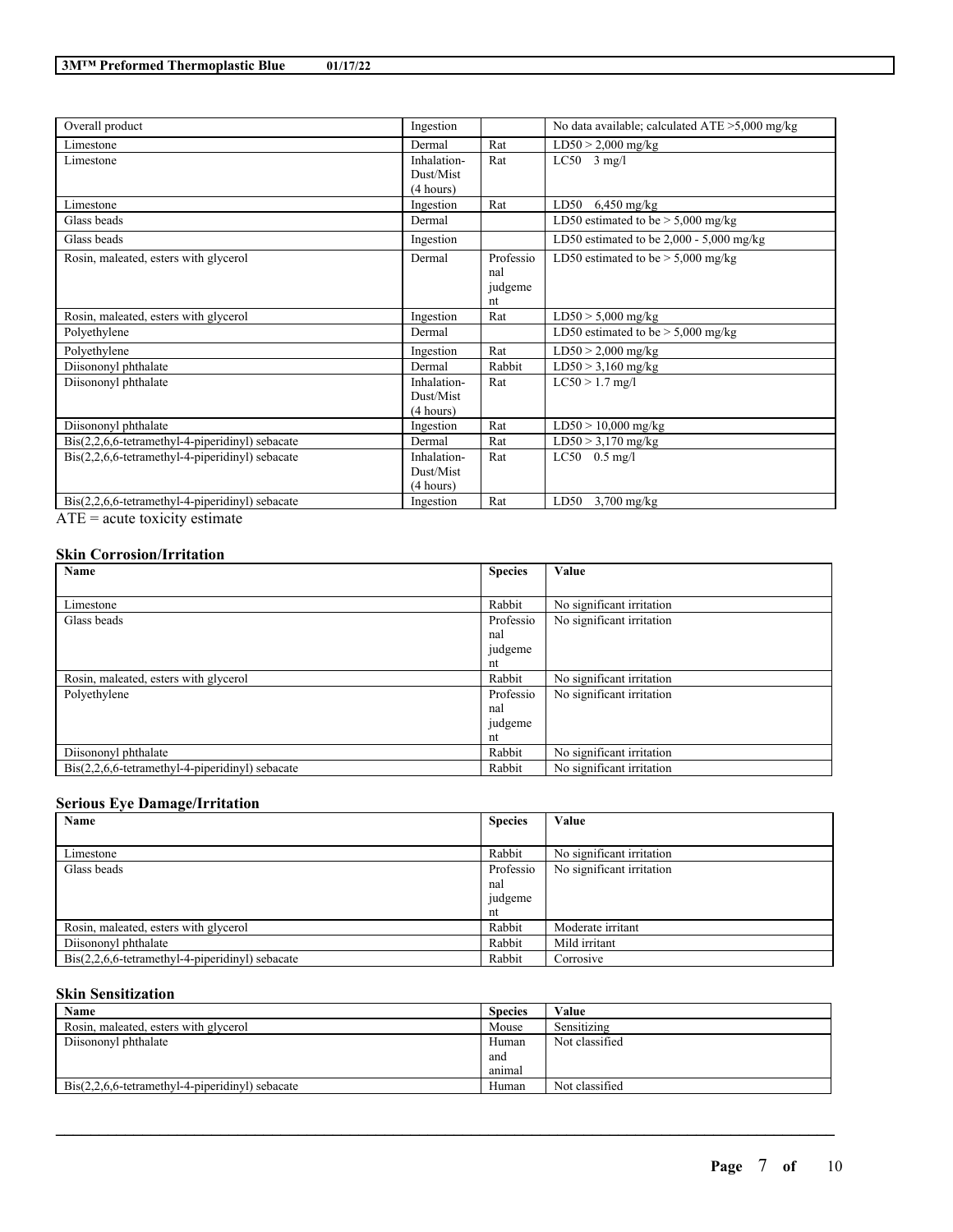#### **Respiratory Sensitization**

For the component/components, either no data are currently available or the data are not sufficient for classification.

#### **Germ Cell Mutagenicity**

| Name                                  | Route    | Value                                          |
|---------------------------------------|----------|------------------------------------------------|
|                                       |          |                                                |
| Glass beads                           | In Vitro | Some positive data exist, but the data are not |
|                                       |          | sufficient for classification                  |
| Rosin, maleated, esters with glycerol | In Vitro | Not mutagenic                                  |
| Diisononyl phthalate                  | In Vitro | Not mutagenic                                  |

## **Carcinogenicity**

| Name                 | Route      | <b>Species</b> | Value                                          |
|----------------------|------------|----------------|------------------------------------------------|
| Glass beads          | Inhalation | Multiple       | Some positive data exist, but the data are not |
|                      |            | animal         | sufficient for classification                  |
|                      |            | species        |                                                |
| Polyethylene         | Not        | Multiple       | Some positive data exist, but the data are not |
|                      | Specified  | animal         | sufficient for classification                  |
|                      |            | species        |                                                |
| Diisononyl phthalate | Ingestion  | Multiple       | Some positive data exist, but the data are not |
|                      |            | animal         | sufficient for classification                  |
|                      |            | species        |                                                |

# **Reproductive Toxicity**

# **Reproductive and/or Developmental Effects**

| Name                 | Route     | Value                                  | <b>Species</b> | <b>Test Result</b> | Exposure        |
|----------------------|-----------|----------------------------------------|----------------|--------------------|-----------------|
|                      |           |                                        |                |                    | <b>Duration</b> |
| Limestone            | Ingestion | Not classified for development         | Rat            | <b>NOAEL 625</b>   | premating $\&$  |
|                      |           |                                        |                | mg/kg/day          | during          |
|                      |           |                                        |                |                    | gestation       |
| Diisononyl phthalate | Ingestion | Not classified for female reproduction | Rat            | <b>NOAEL 500</b>   | 2 generation    |
|                      |           |                                        |                | mg/kg/day          |                 |
| Diisononyl phthalate | Ingestion | Not classified for male reproduction   | Rat            | <b>NOAEL 500</b>   | 2 generation    |
|                      |           |                                        |                | mg/kg/day          |                 |
| Diisononyl phthalate | Ingestion | Not classified for development         | Rat            | <b>NOAEL 1,000</b> | during          |
|                      |           |                                        |                | mg/kg/day          | organogenesi    |
|                      |           |                                        |                |                    | s               |

# **Target Organ(s)**

## **Specific Target Organ Toxicity - single exposure**

| Name                    | Route      | Target Organ(s)        | Value                             | <b>Species</b> | <b>Test Result</b>   | Exposure        |
|-------------------------|------------|------------------------|-----------------------------------|----------------|----------------------|-----------------|
|                         |            |                        |                                   |                |                      | <b>Duration</b> |
| Limestone               | Inhalation | respiratory system     | Not classified                    | Rat            | <b>NOAEL</b>         | 90 minutes      |
|                         |            |                        |                                   |                | $0.812 \text{ mg/l}$ |                 |
| Rosin, maleated, esters | Inhalation | respiratory irritation | Some positive data exist, but the | similar        | <b>NOAEL Not</b>     |                 |
| with glycerol           |            |                        | data are not sufficient for       | health         | available            |                 |
|                         |            |                        | classification                    | hazards        |                      |                 |

## **Specific Target Organ Toxicity - repeated exposure**

| Name                 | Route      | Target Organ(s)                          | Value          | <b>Species</b> | <b>Test Result</b>                 | <b>Exposure</b>          |
|----------------------|------------|------------------------------------------|----------------|----------------|------------------------------------|--------------------------|
|                      |            |                                          |                |                |                                    | <b>Duration</b>          |
| Limestone            | Inhalation | respiratory system                       | Not classified | Human          | <b>NOAEL Not</b><br>available      | occupational<br>exposure |
| Glass beads          | Inhalation | respiratory system                       | Not classified | Human          | NOAEL not<br>available             | occupational<br>exposure |
| Diisononyl phthalate | Dermal     | blood   liver   kidney<br>and/or bladder | Not classified | Rabbit         | <b>NOAEL</b><br>2,425<br>mg/kg/day | 6 weeks                  |
| Diisononyl phthalate | Ingestion  | kidney and/or<br>bladder                 | Not classified | Rat            | <b>NOAEL</b> not<br>available      | 13 weeks                 |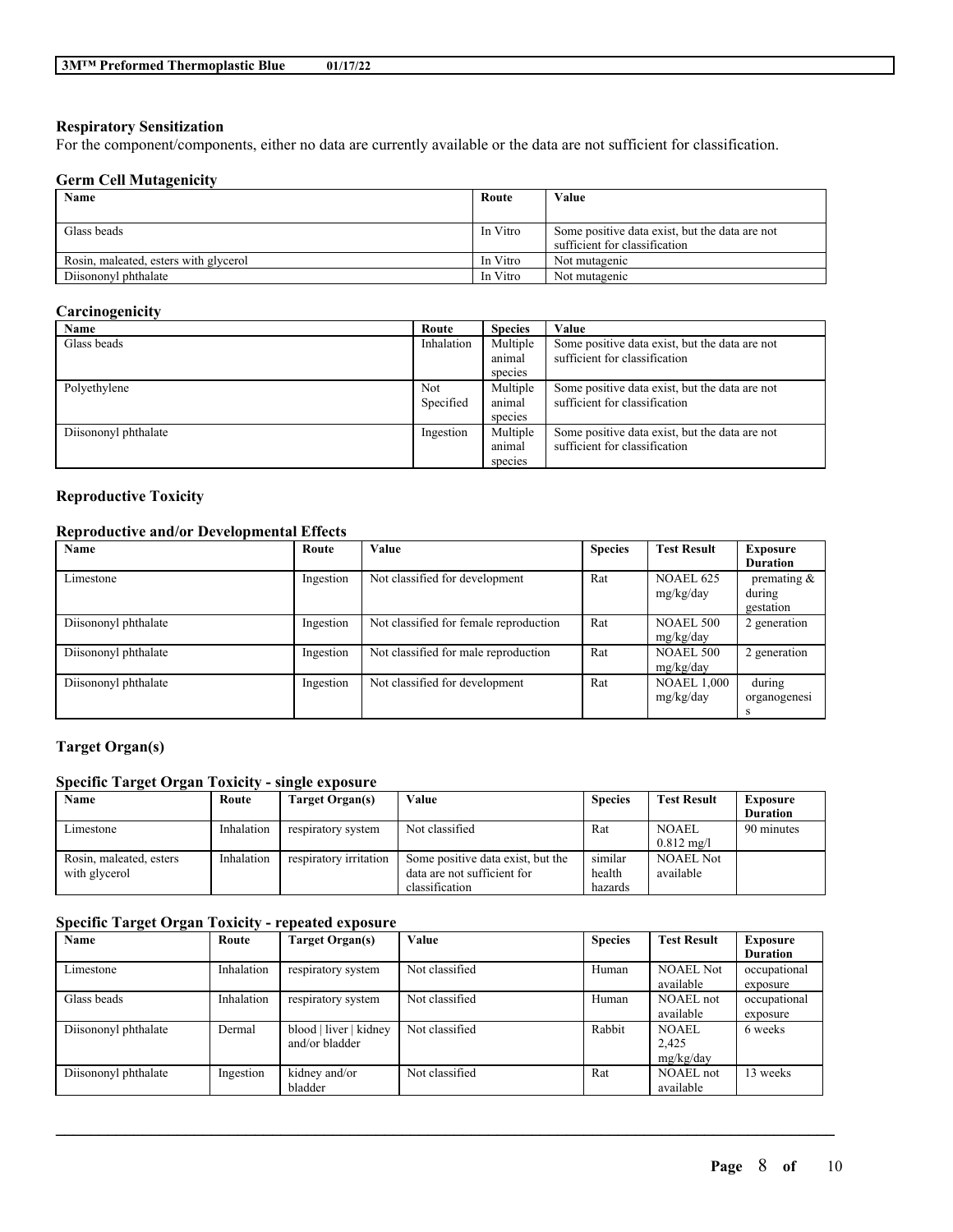#### **Aspiration Hazard**

For the component/components, either no data are currently available or the data are not sufficient for classification.

## Please contact the address or phone number listed on the first page of the SDS for additional toxicological information **on this material and/or its components.**

# **SECTION 12: Ecological information**

## **Ecotoxicological information**

Please contact the address or phone number listed on the first page of the SDS for additional ecotoxicological information on this material and/or its components.

## **Chemical fate information**

Please contact the address or phone number listed on the first page of the SDS for additional chemical fate information on this material and/or its components.

# **SECTION 13: Disposal considerations**

## **13.1. Disposal methods**

Dispose of contents/ container in accordance with the local/regional/national/international regulations.

Dispose of waste product in a permitted industrial waste facility. As a disposal alternative, incinerate in a permitted waste incineration facility. Proper destruction may require the use of additional fuel during incineration processes. Empty drums/barrels/containers used for transporting and handling hazardous chemicals (chemical substances/mixtures/preparations classified as Hazardous as per applicable regulations) shall be considered, stored, treated  $\&$  disposed of as hazardous wastes unless otherwise defined by applicable waste regulations. Consult with the respective regulating authorities to determine the available treatment and disposal facilities.

## **EPA Hazardous Waste Number (RCRA):** Not regulated

# **SECTION 14: Transport Information**

For Transport Information, please visit http://3M.com/Transportinfo or call 1-800-364-3577 or 651-737-6501.

# **SECTION 15: Regulatory information**

# **15.1. US Federal Regulations**

Contact 3M for more information.

## **EPCRA 311/312 Hazard Classifications:**

**Physical Hazards** Not applicable

## **Health Hazards**

Respiratory or Skin Sensitization

# **15.2. State Regulations**

Contact 3M for more information.

# **15.3. Chemical Inventories**

The components of this product are in compliance with the chemical notification requirements of TSCA. All required